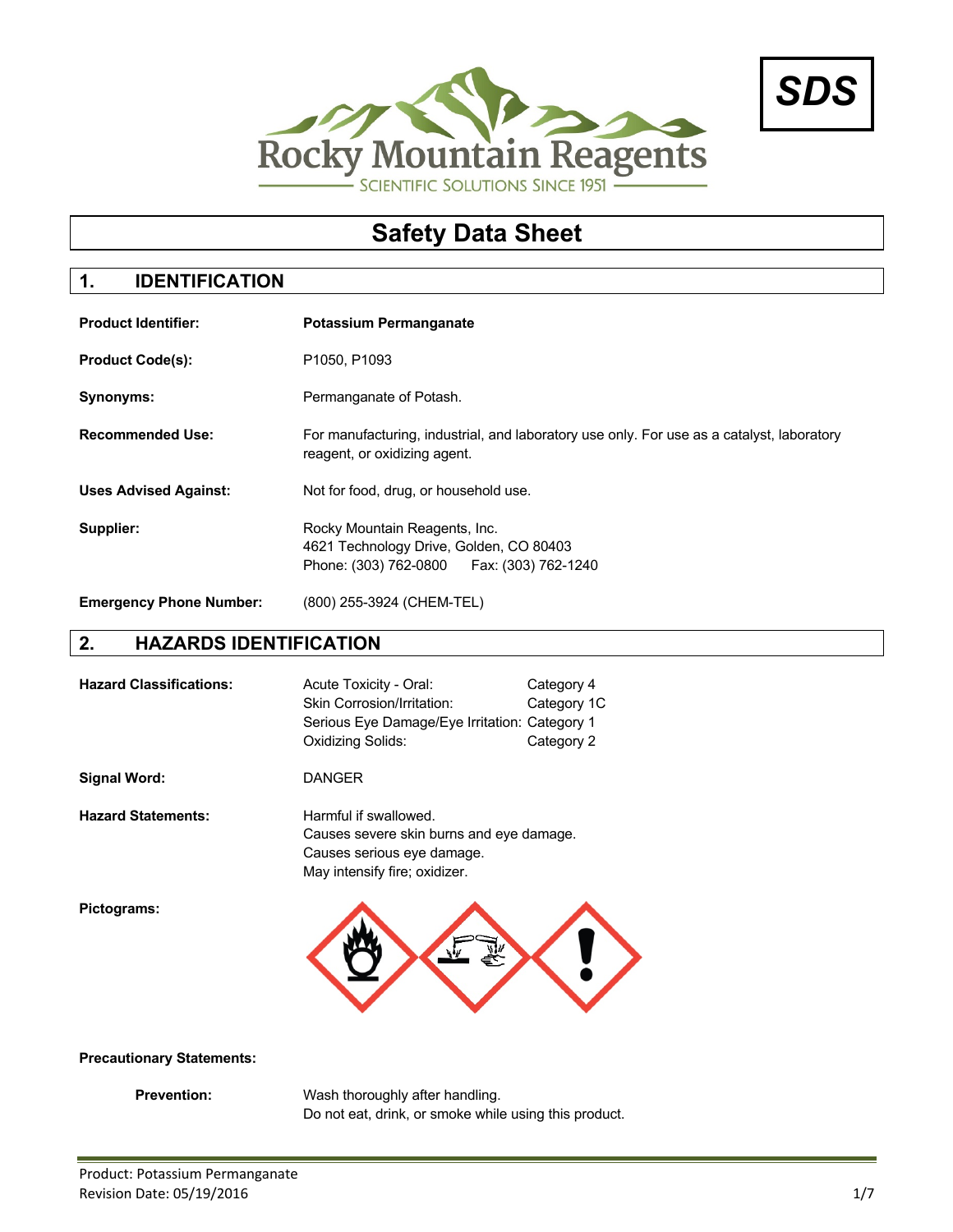|                                                    | Do not breathe dusts.<br>Wear protective gloves, protective clothing, eye protection, and face protection.<br>Keep away from heat.<br>Keep away from clothing and combustible materials.<br>Take any precaution to avoid mixing with combustibles and incompatible materials.                                                                                                                                                                                                                                                                                                   |
|----------------------------------------------------|---------------------------------------------------------------------------------------------------------------------------------------------------------------------------------------------------------------------------------------------------------------------------------------------------------------------------------------------------------------------------------------------------------------------------------------------------------------------------------------------------------------------------------------------------------------------------------|
| <b>Response:</b>                                   | Immediately call a poison center or doctor.<br>If swallowed: Rinse mouth. Do NOT induce vomiting.<br>If on skin (or hair): Take off immediately all contaminated clothing. Rinse skin with water.<br>Wash contaminated clothing before reuse.<br>If inhaled: Remove person to fresh air and keep comfortable for breathing.<br>If in eyes: Rinse cautiously with water for several minutes. Remove contact lenses, if<br>present and easy to do. Continue rinsing.<br>In case of fire: Use water spray, dry powder, alcohol resistant foam, or carbon dioxide to<br>extinguish. |
| Storage:                                           | Store locked up.                                                                                                                                                                                                                                                                                                                                                                                                                                                                                                                                                                |
| Disposal:                                          | Dispose of contents and container in accordance with local, regional, national, and<br>international regulations.                                                                                                                                                                                                                                                                                                                                                                                                                                                               |
| <b>Hazards Not Otherwise</b><br><b>Classified:</b> | Very toxic to aquatic life with long lasting effects. Regulated as a marine pollutant. Avoid<br>release to the environment.<br>Prolonged or repeated exposure may cause mutagenic effects and reproductive effects.                                                                                                                                                                                                                                                                                                                                                             |
| <b>Toxicity Statement:</b>                         | Not applicable.                                                                                                                                                                                                                                                                                                                                                                                                                                                                                                                                                                 |

# **3. COMPOSITION AND INFORMATION ON INGREDIENTS**

| Component              | <b>Common Name / Synonyms</b> | CAS#      | <b>Chemical Formula</b> | % by Weight |
|------------------------|-------------------------------|-----------|-------------------------|-------------|
| Potassium Permanganate | Permanganate of Potash        | 7722-64-7 | KMnO <sub>4</sub>       | $\geq 97.0$ |

#### Trade Secret Statement: Not applicable.

# **4. FIRST AID MEASURES**

#### **First Aid Procedures:**

| Inhalation:            | Move to fresh air. If breathing is difficult, give oxygen. If not breathing, give artificial<br>respiration. Immediately call a poison center or doctor.                                                                                                          |
|------------------------|-------------------------------------------------------------------------------------------------------------------------------------------------------------------------------------------------------------------------------------------------------------------|
| Ingestion:             | Do not induce vomiting unless directed to do so by medical personnel. If vomiting occurs,<br>keep head low so that vomit does not enter lungs. Rinse mouth. Never give anything by<br>mouth to an unconscious person. Immediately call a poison center or doctor. |
| <b>Skin Contact:</b>   | Wash skin with plenty of water for at least 15 minutes. Remove contaminated clothing and<br>shoes. Wash clothing before reuse. Immediately call a poison center or doctor.                                                                                        |
| <b>Eve Contact:</b>    | Check for and remove contact lenses. Immediately flush eyes with gentle but large stream<br>of water for at least 15 minutes, lifting lower and upper eyelids occasionally. Immediately<br>call a poison center or doctor.                                        |
| <b>General Advice:</b> | Poison information centers in each state can provide additional assistance for scheduled<br>poisons. Ensure that medical personnel and those providing first aid are aware of the<br>material(s) involved and take precautions to protect themselves.             |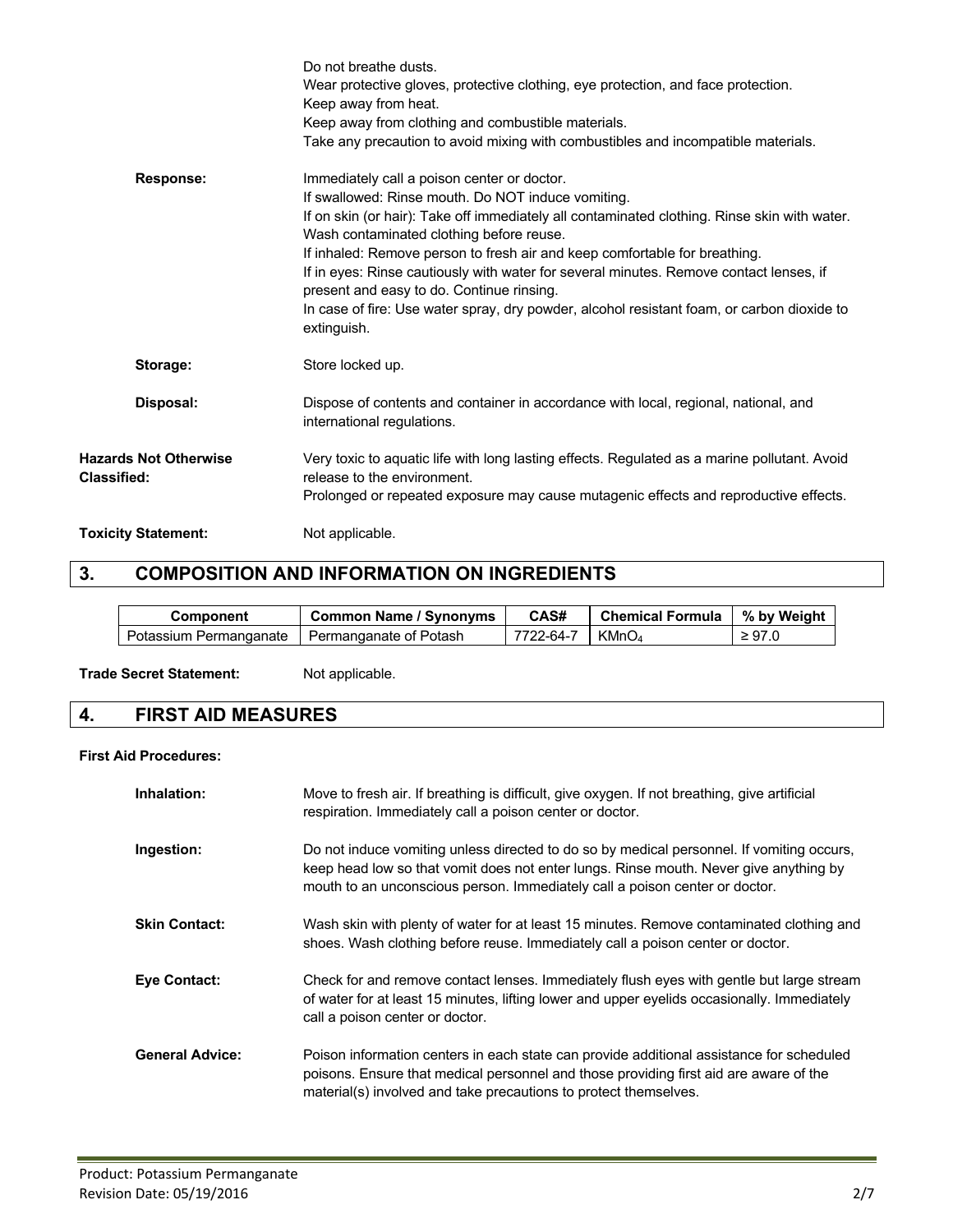**Symptoms and Effects:** Irritation, burns, nausea, vomiting, diarrhea, necrosis, discoloration, edema, coughing, wheezing, difficulty breathing, headache, fatigue. Harmful if swallowed, inhaled, absorbed through the skin, or exposed to the eyes. May cause burns to the skin, eyes, respiratory tract, and gastrointestinal tract. May cause methemoglobinemia, which affects the blood and cardiovascular systems. May cause respiratory effects. Prolonged or repeated exposure may cause skin and tissue discoloration, liver effects, kidney effects, mutagenic effects, and reproductive effects.

**Immediate Medical Care/** Treat symptomatically. Symptoms may be delayed. Immediately call a poison center or **Special Treatment:** doctor.

#### **5. FIREFIGHTING MEASURES**

| <b>Suitable Extinguishing Media:</b>                                         | Water spray, dry powder, alcohol resistant foam, carbon dioxide.                                                                                                                                                                                                                                                                                |  |
|------------------------------------------------------------------------------|-------------------------------------------------------------------------------------------------------------------------------------------------------------------------------------------------------------------------------------------------------------------------------------------------------------------------------------------------|--|
|                                                                              | Unsuitable Extinguishing Media: Do not use a solid (straight) water stream, as it may scatter and spread fire.                                                                                                                                                                                                                                  |  |
| <b>Hazardous Combustion</b><br><b>Products:</b>                              | Potassium oxides, manganese oxides. May decompose upon heating to produce corrosive<br>and/or toxic fumes.                                                                                                                                                                                                                                      |  |
| <b>Specific Hazards:</b>                                                     | Oxidizer; contact with combustible and organic material may cause fire. May accelerate<br>burning when involved in a fire. May cause explosion hazard if contacted with flammable<br>materials or if heated.                                                                                                                                    |  |
| <b>Special Protective Equipment/</b><br><b>Precautions for Firefighters:</b> | As in any fire, wear MSHA/NIOSH-approved (or equivalent), self-contained, positive-<br>pressure or pressure-demand breathing apparatus and full protective gear. Use water spray<br>to cool unopened containers. Move containers from fire area, if you can do so without risk.<br>In the event of fire and/or explosion, do not breathe fumes. |  |

### **6. ACCIDENTAL RELEASE MEASURES**

| <b>Personal Precautions and</b><br><b>Protective Equipment:</b> | Isolate hazard area and keep unnecessary and unprotected personnel away from the area<br>of the leak or spill. Keep upwind. Wear appropriate personal protective equipment (see<br>Section 8). Avoid contact with eyes, skin, clothing, and combustible materials.                                                                                                                                    |
|-----------------------------------------------------------------|-------------------------------------------------------------------------------------------------------------------------------------------------------------------------------------------------------------------------------------------------------------------------------------------------------------------------------------------------------------------------------------------------------|
| <b>Emergency Procedures:</b>                                    | In case of chemical emergency, or if unsure how to address an accidental release, consult a<br>professional (see Section 1).                                                                                                                                                                                                                                                                          |
| <b>Methods for Containment:</b>                                 | Stop the flow of material, if this is without risk. Prevent entry into waterways, sewer,<br>basements, or confined areas. Keep combustibles away from spilled materials. Product<br>should not be released to the environment. Avoid generation of product dust.                                                                                                                                      |
| <b>Methods for Cleanup:</b>                                     | Keep combustibles away from spilled material. Absorb spill with an inert material (e.g.<br>vermiculite, dry sand, earth, cloth, or fleece) and place in a non-combustible container for<br>reclamation or disposal. Do not flush to sewer. Clean contaminated surface thoroughly.<br>Never return spills in original containers for reuse. Clean up in accordance with all<br>applicable regulations. |

#### **7. HANDLING AND STORAGE**

**Handling:** Wear personal protective equipment (see Section 8). Provide sufficient air exchange and/or exhaust in work areas. Avoid contact with skin, eyes, clothing, and combustible materials. Do not ingest. When using, do not eat, drink, or smoke. Keep away from incompatible materials (see Section 10). Handle in accordance with good industrial hygiene and safety practice. Wash thoroughly after handling. Containers of this material may be hazardous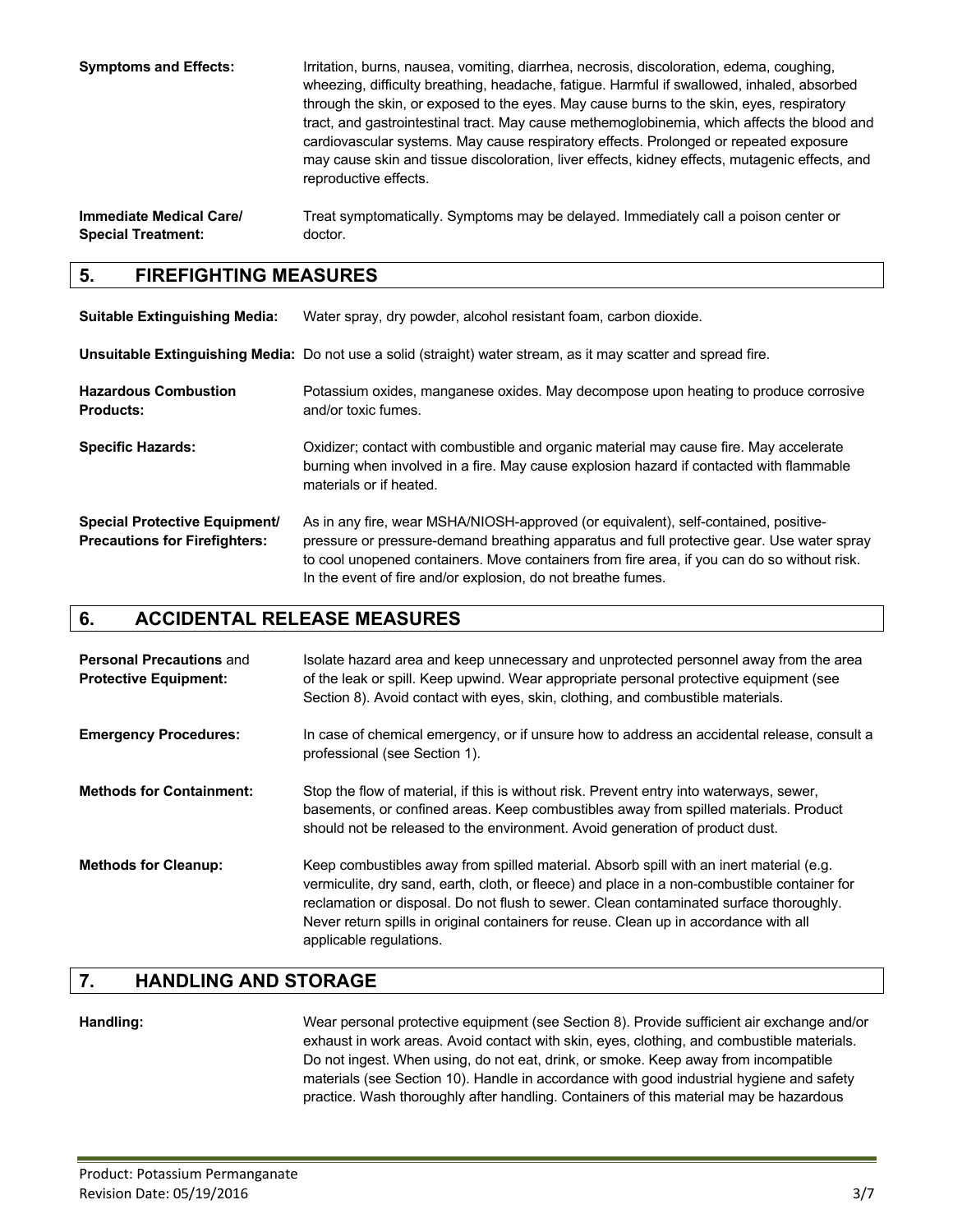when empty, as they retain product residues. Observe all warnings and precautions listed for this product.

**Storage:** Store in a cool, dry, ventilated area. Keep out of light. Keep away from heat and sources of ignition. Do not store near combustible materials. Store in a segregated and approved area away from incompatible materials (see Section 10). Store in original container. Keep containers tightly closed and upright. Keep away from food, drink, and animal feed. Keep out of the reach of children. Comply with all national, state, and local codes pertaining to the storage, handling, dispensing, and disposal of this product.

### **8. EXPOSURE CONTROLS AND PERSONAL PROTECTION**

| <b>Exposure Limits:</b>              | ACGIH (TLV):<br>OSHA (PEL):<br>NIOSH (STEL): | 0.2 mg/m <sup>3</sup><br>5 mg/m $3$<br>$3 \text{ mg/m}^3$                                                                                                                                                                                                                                                                                              |
|--------------------------------------|----------------------------------------------|--------------------------------------------------------------------------------------------------------------------------------------------------------------------------------------------------------------------------------------------------------------------------------------------------------------------------------------------------------|
| <b>Engineering Controls:</b>         |                                              | Ensure adequate ventilation. Ventilation rates should be matched to conditions. If<br>applicable, use process enclosures, local exhaust ventilation, or other engineering controls<br>to maintain airborne levels below recommended exposure limits. If exposure limits have not<br>been established, maintain airborne levels to an acceptable level. |
| <b>Personal Protective Measures:</b> |                                              |                                                                                                                                                                                                                                                                                                                                                        |
| <b>Eye/Face Protection:</b>          |                                              | Wear safety glasses with side shields or goggles and a face shield. Maintain approved eye                                                                                                                                                                                                                                                              |

|                                                         |                                | wash station and accessible rinse facilities in work area.                                                                                                                                                                                                                                                                                                                                                                                                           |
|---------------------------------------------------------|--------------------------------|----------------------------------------------------------------------------------------------------------------------------------------------------------------------------------------------------------------------------------------------------------------------------------------------------------------------------------------------------------------------------------------------------------------------------------------------------------------------|
| <b>Skin Protection:</b>                                 |                                | Wear appropriate chemical resistant clothing (with long sleeves) and appropriate chemical<br>resistant gloves.                                                                                                                                                                                                                                                                                                                                                       |
|                                                         | <b>Respiratory Protection:</b> | An air-purifying, NIOSH-approved respirator with appropriate cartridge or canister may be<br>permissible under certain circumstances where airborne concentrations are expected to<br>exceed exposure limits. Use a positive-pressure, air-supplied respirator if there is any<br>potential for an uncontrolled release, if exposure levels are unknown, or if any other<br>circumstances exist where air-purifying respirators may not provide adequate protection. |
| <b>Specific Requirements</b><br>for Personal Protective |                                | Ensure that glove material is compatible with this product. This information is available from<br>glove manufacturers.                                                                                                                                                                                                                                                                                                                                               |

**Equipment:**

### **9. PHYSICAL AND CHEMICAL PROPERTIES**

*Unless otherwise indicated, all properties are given at 25 °C and standard pressure.*

| Appearance:                       | Dark, violet, crystalline solid. |
|-----------------------------------|----------------------------------|
| Odor:                             | Odorless.                        |
| <b>Odor Threshold:</b>            | No information found.            |
| <b>Formula Weight:</b>            | 158.03                           |
| pH:                               | $7.0 - 8.5$ (0.01 M aqueous)     |
| <b>Melting/Freezing Point:</b>    | 240 $^{\circ}$ C                 |
| <b>Boiling Point/Range:</b>       | No information found.            |
| <b>Decomposition Temperature:</b> | 240 $^{\circ}$ C                 |
| <b>Flash Point:</b>               | Not applicable.                  |
| <b>Auto-ignition Temperature:</b> | Not applicable.                  |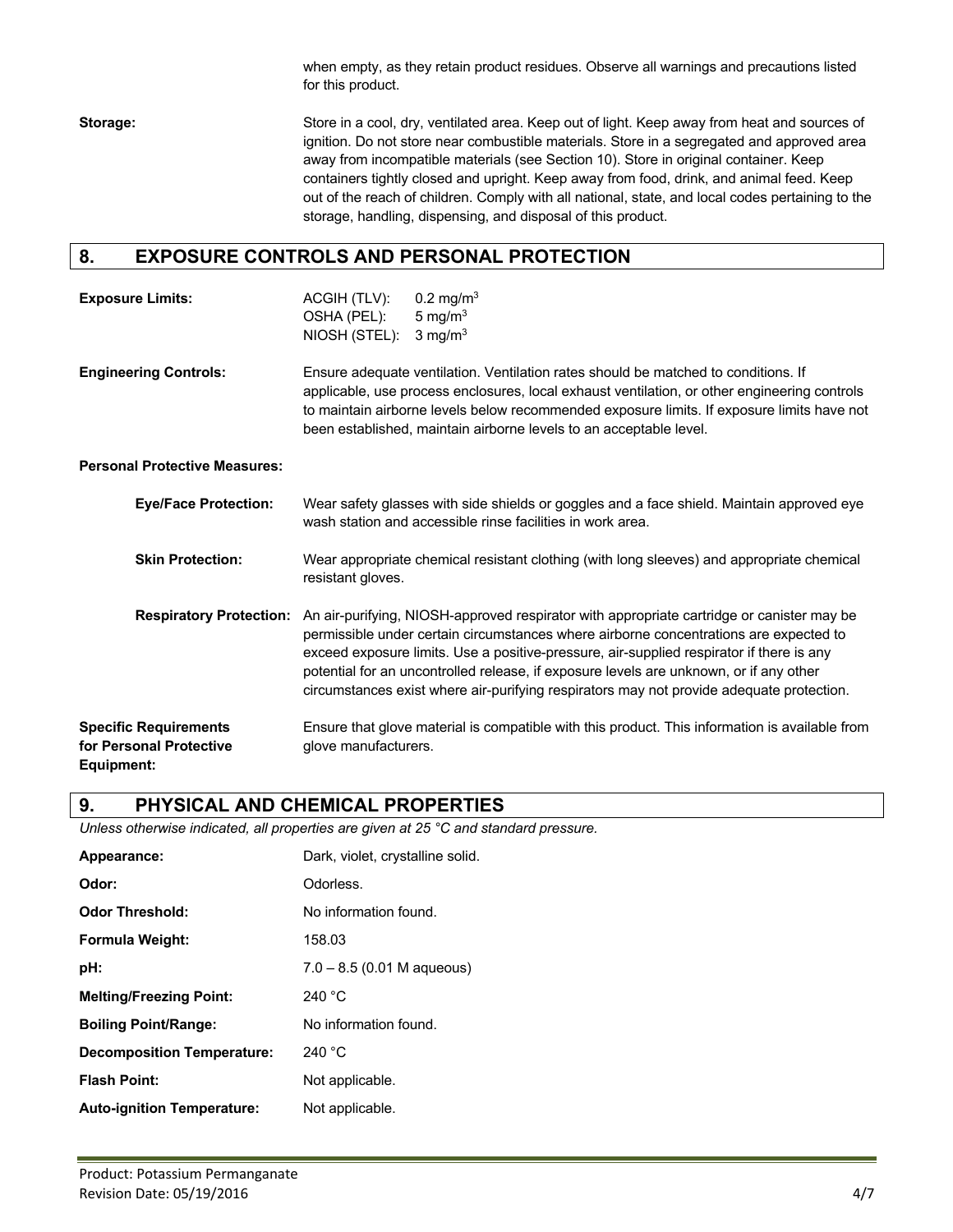| <b>Flammability:</b>                               | Not applicable.                                                      |
|----------------------------------------------------|----------------------------------------------------------------------|
| <b>Flammability/Explosive Limits:</b>              | Not applicable.                                                      |
| Solubility:                                        | 65.1 g/L water at 20 °C. Soluble in alcohol, acetone, sulfuric acid. |
| <b>Vapor Pressure:</b>                             | No information found.                                                |
| <b>Vapor Density:</b>                              | No information found.                                                |
| <b>Specific Gravity:</b>                           | $2.70$ (Water = 1)                                                   |
| <b>Evaporation Rate:</b>                           | No information found.                                                |
| <b>Viscosity:</b>                                  | No information found.                                                |
| <b>Partition Coefficient</b><br>(n-octanol/water): | No information found.                                                |

# **10. STABILITY AND REACTIVITY**

| <b>Reactivity Data:</b>                              | Corrosive. See Section 11.                                                                                                                                                                             |
|------------------------------------------------------|--------------------------------------------------------------------------------------------------------------------------------------------------------------------------------------------------------|
| <b>Chemical Stability:</b>                           | Stable under normal conditions. Sensitive to light.                                                                                                                                                    |
| <b>Conditions to Avoid:</b>                          | Heat, light, dust formation, incompatible materials.                                                                                                                                                   |
| Incompatible Materials:                              | Reducing agents, combustible materials, organic materials, metals, acids.                                                                                                                              |
| <b>Hazardous Decomposition</b><br><b>Products:</b>   | Potassium oxides, manganese oxides. May decompose upon heating to produce corrosive<br>and/or toxic fumes.                                                                                             |
| <b>Possibility of Hazardous</b><br><b>Reactions:</b> | May react vigorously, violently, or explosively if exposed to extreme thermal conditions or to<br>the incompatible materials listed above. Formation of product dust may cause an explosion<br>hazard. |

**Hazardous Polymerization:** Will not occur.

**11. TOXICOLOGICAL INFORMATION**

**Routes of Exposure:** Inhalation, ingestion, skin contact, eye contact.

| <b>Acute Effects:</b>        | Harmful if swallowed, inhaled, absorbed through the skin, or exposed to the eyes. May<br>cause burns to the skin, eyes, respiratory tract, and gastrointestinal tract. May cause<br>methemoglobinemia, which affects the blood and cardiovascular systems. May cause<br>respiratory effects. |
|------------------------------|----------------------------------------------------------------------------------------------------------------------------------------------------------------------------------------------------------------------------------------------------------------------------------------------|
| <b>Chronic Effects:</b>      | Prolonged or repeated exposure may cause skin and tissue discoloration, liver effects,<br>kidney effects, mutagenic effects, and reproductive effects.                                                                                                                                       |
| <b>Toxicological Data:</b>   | $LD_{50}$ Oral, Rat:<br>1090 mg/kg<br>Corrosive to skin based on animal data.<br>May cause mutagenic and reproductive effects based on microorganism data.                                                                                                                                   |
| <b>Symptoms of Exposure:</b> | Irritation, burns, nausea, vomiting, diarrhea, necrosis, discoloration, edema, coughing,<br>wheezing, difficulty breathing, headache, fatique.                                                                                                                                               |
| <b>Carcinogenic Effects:</b> | This product is not considered to be a carcinogen by IARC, ACGIH, NTP, or OSHA.                                                                                                                                                                                                              |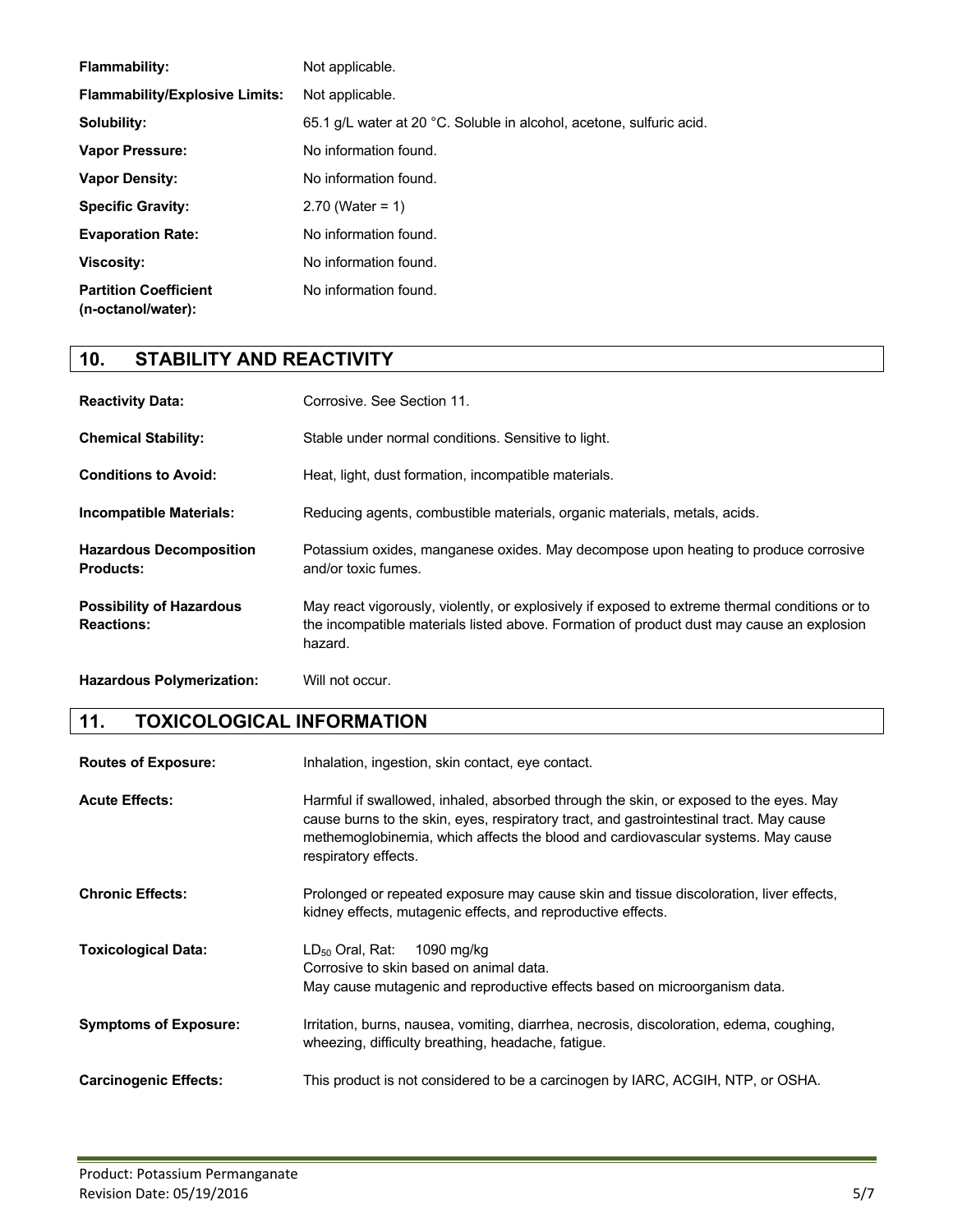# **12. ECOLOGICAL INFORMATION**

| <b>Ecotoxicological Data:</b>         | $LC_{50}$ , Rainbow Trout (Oncorhynchus mykiss):<br>EC <sub>50</sub> , Water Flea (Daphnia magna): | $0.3 \text{ mg/L} 96 \text{ h}$<br>$0.084$ mg/L 48 h |
|---------------------------------------|----------------------------------------------------------------------------------------------------|------------------------------------------------------|
| <b>Persistence and Degradability:</b> | May bioaccumulate in aquatic organisms.                                                            |                                                      |
| <b>Environmental Effects:</b>         | Very toxic to aguatic life. Avoid exposure to the environment.                                     |                                                      |

### **13. DISPOSAL INFORMATION**

| <b>Disposal Instructions:</b>  | All wastes must be handled in accordance with local, state, and federal regulations.<br>Minimize exposure to product waste (see Section 8). Do not dispose unused waste down<br>drains or into sewers. |
|--------------------------------|--------------------------------------------------------------------------------------------------------------------------------------------------------------------------------------------------------|
| <b>Contaminated Packaging:</b> | Because emptied containers retain product residue, follow label warnings even after<br>container is emptied. Offer rinsed packaging material to local recycling facilities.                            |
| <b>Waste Codes:</b>            | No information found.                                                                                                                                                                                  |

### **14. TRANSPORT INFORMATION**

#### **DOT:**

| <b>UN Number:</b>                                  | UN1490                                              |
|----------------------------------------------------|-----------------------------------------------------|
|                                                    | <b>Proper Shipping Name:</b> Potassium permanganate |
| <b>Hazard Class:</b>                               | 5.1                                                 |
| <b>Packing Group:</b>                              | Ш                                                   |
| <b>ERG Number:</b>                                 | 140                                                 |
| <b>Environmental Hazard</b><br><b>Regulations:</b> | IMDG: Marine Pollutant                              |

**Other Transport Precautions:** DOT Reportable Quantity: 100 lb

# **15. REGULATORY INFORMATION**

#### **U.S. Federal Regulations**:

| <b>OSHA:</b>                 | This product is considered a "Hazardous Chemical" as defined by the OSHA Hazard<br>Communication Standard, 29 CFR 1910.1200. |
|------------------------------|------------------------------------------------------------------------------------------------------------------------------|
| <b>TSCA Inventory:</b>       | All components of this product are on the U.S. TSCA Inventory.                                                               |
| U.S. EPCRA (SARA Title III): |                                                                                                                              |
| Section 302:                 | No information found.                                                                                                        |